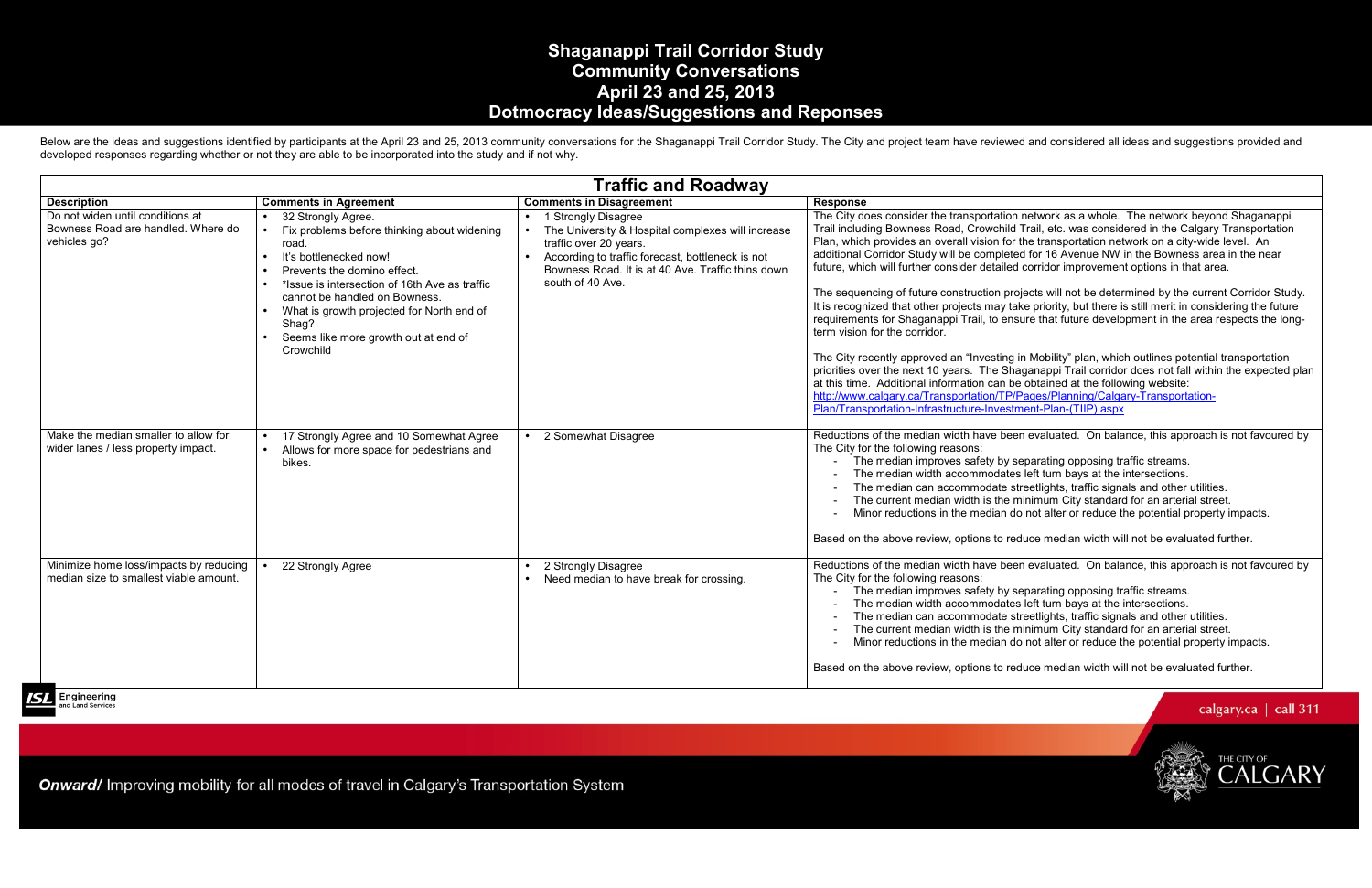

| <b>Traffic and Roadway</b>                                                                 |                                                                                                                                                                                                                                                      |                                                                                                                                                                                                                                                                             |                                                                                                                                                                                                                                                                                                                                                                                                                                                                                                                                                                                                                                                                                              |
|--------------------------------------------------------------------------------------------|------------------------------------------------------------------------------------------------------------------------------------------------------------------------------------------------------------------------------------------------------|-----------------------------------------------------------------------------------------------------------------------------------------------------------------------------------------------------------------------------------------------------------------------------|----------------------------------------------------------------------------------------------------------------------------------------------------------------------------------------------------------------------------------------------------------------------------------------------------------------------------------------------------------------------------------------------------------------------------------------------------------------------------------------------------------------------------------------------------------------------------------------------------------------------------------------------------------------------------------------------|
| <b>Description</b>                                                                         | <b>Comments in Agreement</b>                                                                                                                                                                                                                         | <b>Comments in Disagreement</b>                                                                                                                                                                                                                                             | <b>Response</b>                                                                                                                                                                                                                                                                                                                                                                                                                                                                                                                                                                                                                                                                              |
| Don't expand to east or west - use<br>Concept #3 or #4.                                    | 18 Strongly Agree and 3 Somewhat Agree<br>No one should lose their house. Take a little<br>$\bullet$<br>from each side, plant evergreens.<br>Conserve existing residential properties as a<br>priority.                                              | Strongly Disagree and 1 Somewhat Disagree<br>I want to agree with this but is that truly realistic?<br>With 100,000 new people moving to Calgary every<br>year? And I live on Voyageur Drive!!!                                                                             | An option to fully expand Shaganappi Trail to one side of the roadway is being considered and wi<br>be presented for review with community members at the upcoming community conversation<br>sessions.<br>Additional options to minimize physical property impacts have been developed and will be review<br>with community members as part of the upcoming community conversations.                                                                                                                                                                                                                                                                                                         |
| Reduce median width (add walkways) or<br>reduce impact to Voyager Drive<br>residents.      | 17 Strongly Agree and 3 Somewhat Agree<br>Don't need the wide median with trees that<br>need maintenance and don't survive.                                                                                                                          | 6 Strongly Disagree                                                                                                                                                                                                                                                         | Reductions of the median width have been evaluated. On balance, this approach is not favoured<br>City for the following reasons:<br>The median improves safety by separating opposing traffic streams.<br>The median width accommodates left turn bays at the intersections.<br>The median can accommodate streetlights, traffic signals and other utilities.<br>The current median width is the minimum City standard for an arterial street.<br>Minor reductions in the median do not alter or reduce the potential property impacts.<br>Based on the above review, options to reduce median width will not be evaluated further.                                                          |
| Don't include HOV lanes, turn into a<br>regular lane to allow for more through<br>traffic. | 11 Strongly Agree and 7 Somewhat Agree<br>HOV lanes do not provide incentive to carpool<br>$\bullet$<br>(see California) and do not make optimal use<br>of the road.<br>You could consider time defined HOV lanes -<br>7:00 am $-9:00$ am and 4-6 pm | 4 Strongly Disagree and 4 Somewhat Disagree<br>Discourage traffic - encourage transit - cars are<br>too nice<br>Have express buses in each neighbourhood - they<br>go to your neighbourhood straight downtown. With<br>HOV lanes, it will be faster and cheaper for drivers | The Calgary Transportation Plan has confirmed the need to provide high-standard facilities for oth<br>travel modes, not just Single Occupancy Vehicles (SOV's). HOV lanes, linking Shaganappi Trail w<br>the broader HOV network, may be one way to do so. The HOV lanes would also enhance transit<br>service, accommodating the planning of Primary Transit / Bus Rapid Transit connection along<br>Shaganappi Trail in the future.<br>While the HOV lanes may not be required in the near term, the City considers it important to ident<br>and plan for these enhanced facilities in future.                                                                                             |
| Traffic signal coordination and advance<br>left turn arrows.                               | 15 Strongly Agree and 3 Somewhat Agree<br>Doesn't cost much and hope it works.<br>$\bullet$<br>Include bike specific signals at intersections.<br>$\bullet$                                                                                          |                                                                                                                                                                                                                                                                             | Generally, traffic signal coordination is already employed on Shaganappi Trail, but there may be<br>inefficiencies due to the wide separation between intersections.<br>The addition of new traffic signals on Shaganappi Trail could improve coordination opportunities, a<br>would also improve left-turn performance by spreading traffic between more intersections. Additic<br>access is now being considered at Valiant Drive (east of Shaganappi Trail), which will be reviewed<br>part of the upcoming community conversations.                                                                                                                                                      |
| Look at grade separated access and<br>egress where appropriate.                            | 16 Strongly Agree and 1 Somewhat Agree<br>$\bullet$                                                                                                                                                                                                  | 2 Strongly Disagree                                                                                                                                                                                                                                                         | Traffic forecasts confirm that interchanges would not be warranted south of Crowchild Trail in futu<br>The use of interchanges would also be inconsistent with the arterial designation of the roadway,<br>which specifically envisions a lower-speed, mixed-use environment.<br>Grade-separated interchanges would also have a significantly greater property impact on the<br>surrounding communities (e.g. home loss/impacts, noise levels, community access restrictions,<br>pedestrian/student safety). This is at odds with the high priority that community members have<br>placed on reducing property impacts.<br>For these reasons, this suggestion will not be evaluated further. |



Onward/ Improving mobility for all modes of travel in Calgary's Transportation System

> ges would not be warranted south of Crowchild Trail in future. inconsistent with the arterial designation of the roadway, eed, mixed-use environment.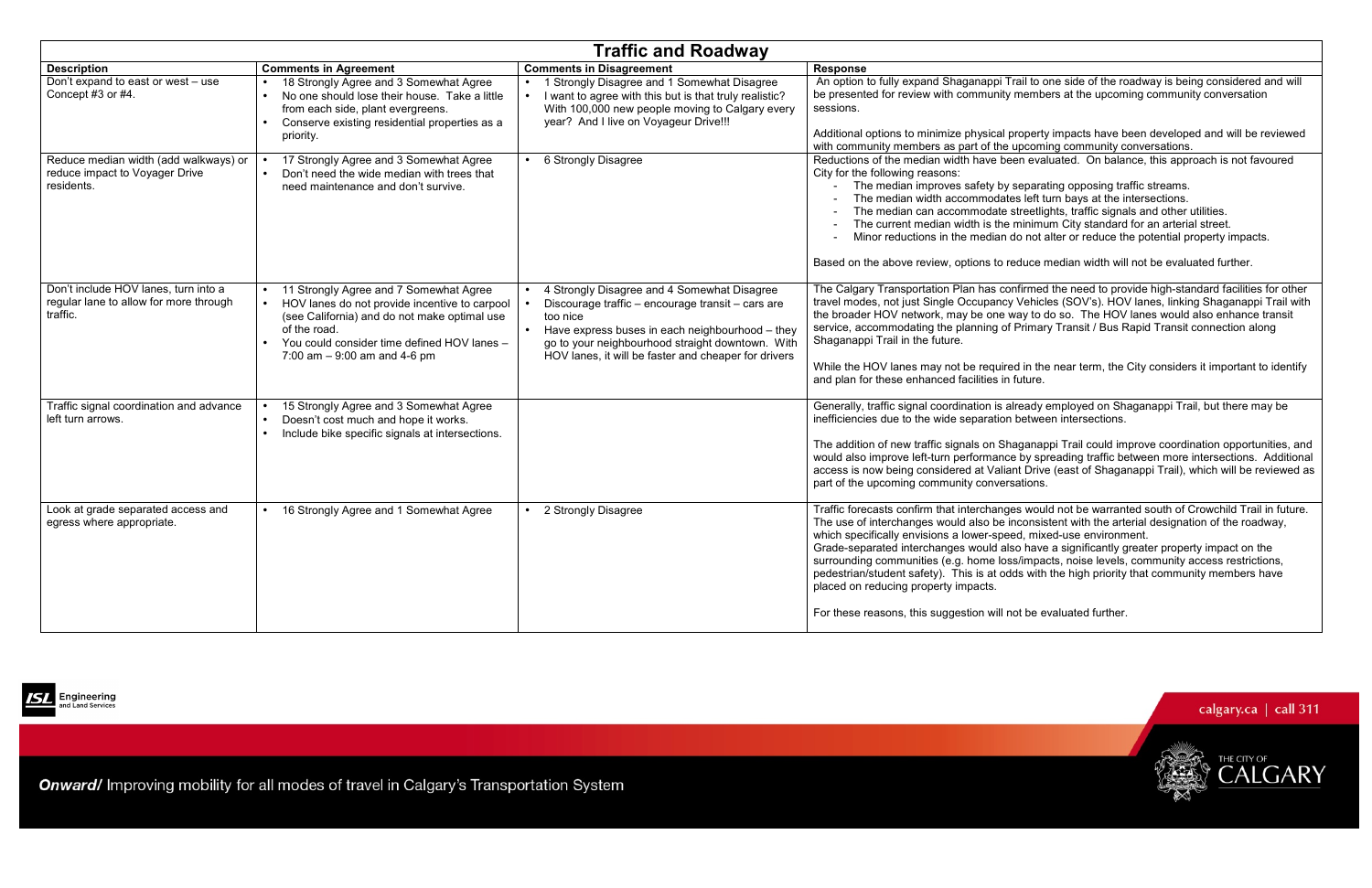d pedestrian and cycling facilities and improved crossing opportunities, in terms of safety and functionality, without the use of expensive grade separated infrastructure. These will be reviewed with community members as part of the upcoming community

ges would not be warranted south of Crowchild Trail in future. eways would be highly inconsistent with the arterial designation of the roadway, which specifically envisions a lower-speed, mixed-use environment. This solution would also have a significantly greater impact on the surrounding communities (e.g. home loss/impacts, noise levels, community access restrictions, pedestrian/student safety), and is ommunity has placed on reducing property impacts.

not be evaluated further.

ges would not be warranted south of Crowchild Trail in future. inconsistent with the arterial designation of the roadway, which specifically envisions a lower-speed, mixed-use environment. Interchanges would also have a ounding communities (e.g. home loss/impacts, noise levels, community access restrictions, pedestrian/student safety), and is incompatible with the priority that property impacts.

not be evaluated further.

en space, walkways and bicycle access while minimizing physical property impacts have been developed and will be reviewed with community members as rsations.



| <b>Traffic and Roadway</b>                                                                                                                                         |                                                                                                                             |                                                                                                                                                                                                                                                   |                                                                                                                                                                                                                                                                                                              |
|--------------------------------------------------------------------------------------------------------------------------------------------------------------------|-----------------------------------------------------------------------------------------------------------------------------|---------------------------------------------------------------------------------------------------------------------------------------------------------------------------------------------------------------------------------------------------|--------------------------------------------------------------------------------------------------------------------------------------------------------------------------------------------------------------------------------------------------------------------------------------------------------------|
| <b>Description</b>                                                                                                                                                 | <b>Comments in Agreement</b>                                                                                                | <b>Comments in Disagreement</b>                                                                                                                                                                                                                   | <b>Response</b>                                                                                                                                                                                                                                                                                              |
| Concept #4 reduces driving speed, less<br>residents affected and less construction<br>costs.                                                                       | 10 Strongly Agree                                                                                                           | 23 Strongly Disagree<br>Our house would be sandwiched between<br>Shaganappi Trail and back lane<br>Back lane becomes Road??<br>We will receive NO compensation                                                                                    | The original Concept #4 has been mod<br>improvements along Shaganappi Trail,<br>reviewed with community members as                                                                                                                                                                                           |
| Lessen impact to residential properties<br>by removing boulevards.                                                                                                 | 7 Strongly Agree and 1 Somewhat Agree<br>Assume boulevard = median space<br>$\bullet$                                       | 11 Strongly Disagree                                                                                                                                                                                                                              | Boulevards serve several purposes inc<br>of streetlights, traffic signals and other<br>provide space for underground utilities<br>Several new concepts have been deve<br>properties. These will be reviewed with<br>conversations.                                                                           |
| No $6$ lanes $-4$ lanes with separated<br>cycle, separated pedestrian pathways,<br>slow to 50km, add more overpasses.                                              | 7 Strongly Agree                                                                                                            | 7 Strongly Disagree and 1 Somewhat Disagree                                                                                                                                                                                                       | Based on traffic analyses, a minimum o<br>The third lane, designation for HOV, wo<br>prioritize these travel modes over single<br>The latest concepts consider separated<br>opportunities, in terms of safety and fur<br>infrastructure. These will be reviewed<br>conversations.                            |
| Create a stacked freeway.                                                                                                                                          | 5 Strongly Agree and 1 Somewhat Agree                                                                                       | 20 Strongly Disagree<br>Would damage the community feel and be horrible<br>to look at.<br>Don't want to live near that.<br>$\bullet$                                                                                                              | Traffic forecasts confirm that interchang<br>The use of interchanges or stacked free<br>designation of the roadway, which speo<br>This solution would also have a signific<br>home loss/impacts, noise levels, comm<br>incompatible with the priority that the co<br>For these reasons, this suggestion will |
| Take out all traffic lights and put in<br>overpasses at 40 <sup>th</sup> Avenue and<br>Crowchild Trail - the whole length (south<br>to north) on Shaganappi Trail. | 4 Strongly Agree and 1 Somewhat Agree<br>It is an expressway as long as there is<br>continued development at the north end. | 16 Strongly Disagree and 1 Somewhat Disagree<br>How would we get onto Shaganappi Trail?<br>Makes Shaganappi a thoroughfare and isolates<br>community.<br>A freeway to nowhere<br>Changes road type to Skeletal<br>Feasibility of traffic circles? | Traffic forecasts confirm that interchang<br>The use of interchanges would also be<br>which specifically envisions a lower-spe<br>significantly greater impact on the surro<br>community access restrictions, pedestr<br>the community has placed on reducing<br>For these reasons, this suggestion will     |
| Concept #2 has room for greenspace,<br>walkways and bicycle access with<br>minimal financial cost.                                                                 | 4 Strongly Agree                                                                                                            | 12 Strongly Disagree and 1 Somewhat Agree<br>People would lose their houses.                                                                                                                                                                      | Additional options to accommodate gre<br>physical property impacts have been do<br>part of the upcoming community conve                                                                                                                                                                                      |



Engineering nt Strip String<br>nd Land Services

Onward/ Improving mobility for all modes of travel in Calgary's Transportation System

Iified with additional options for accommodation of improvements along Shaganappi Trail, while minimizing property impacts. Updated concepts will be part of the upcoming community conversations.

> luding separation of pedestrians from traffic, accommodation utilities, and possibly stormwater management. They also such as phone, gas and water.

loped that will pull the boulevards away from the residential h community members as part of the upcoming community

of two general purpose lanes in each direction is required. ould serve transit and possible carpools, with the intent to e-occupancy vehicles.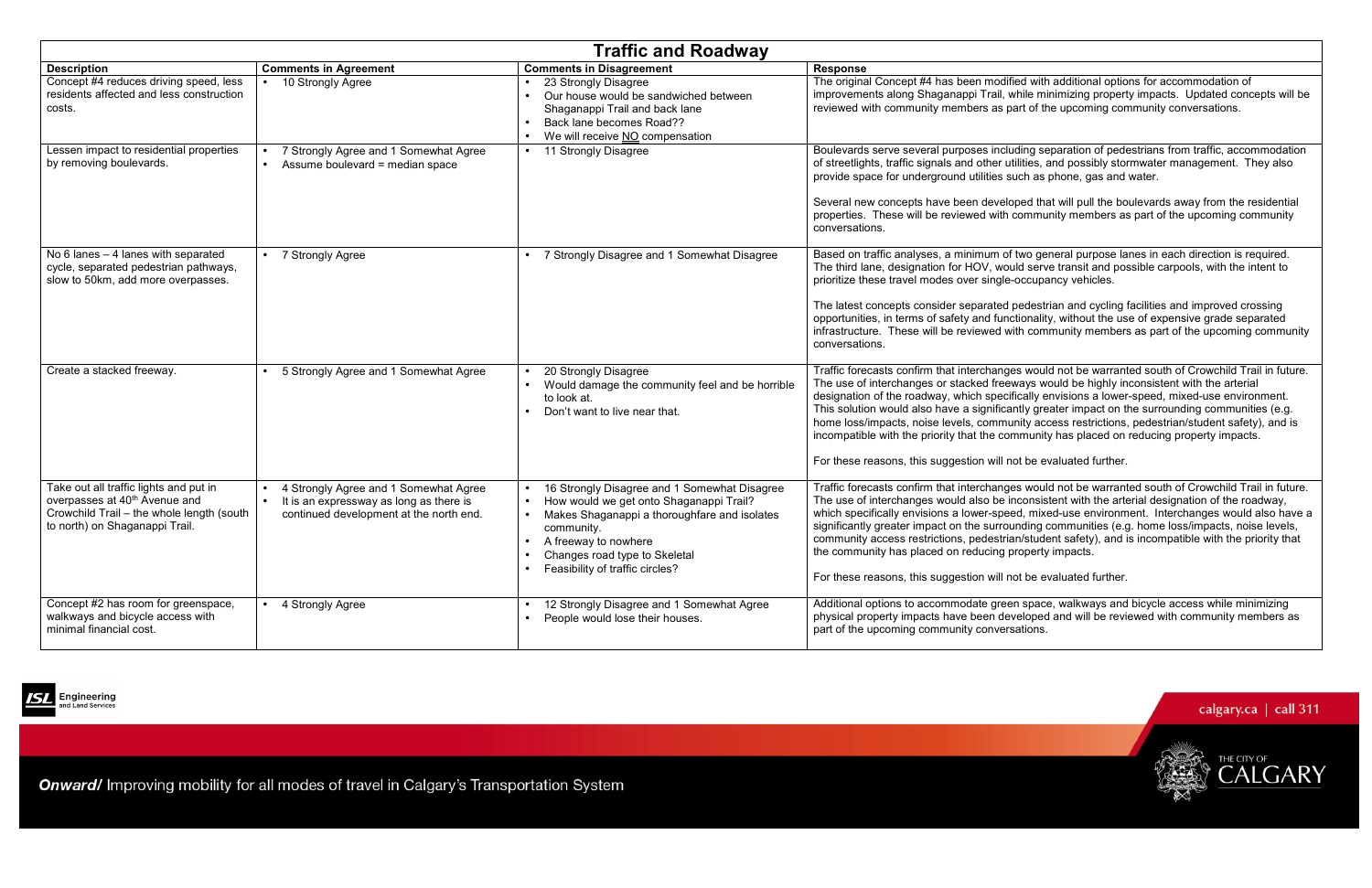| <b>Traffic and Roadway</b>                                                                                                                              |                                                                               |                                                                                                                                                                                                                                                                                                                                  |                                                                                                                                                                                                                                                                      |
|---------------------------------------------------------------------------------------------------------------------------------------------------------|-------------------------------------------------------------------------------|----------------------------------------------------------------------------------------------------------------------------------------------------------------------------------------------------------------------------------------------------------------------------------------------------------------------------------|----------------------------------------------------------------------------------------------------------------------------------------------------------------------------------------------------------------------------------------------------------------------|
| <b>Description</b>                                                                                                                                      | <b>Comments in Agreement</b>                                                  | <b>Comments in Disagreement</b>                                                                                                                                                                                                                                                                                                  | <b>Response</b>                                                                                                                                                                                                                                                      |
| Widen to west side only concept. Keep<br>bike path one side only (east side) to<br>minimize impact (take less land) on west<br>side (residential side). | 3 Strongly Agree<br>$\bullet$                                                 | 19 Strongly Disagree and 1 Somewhat Disagree<br>Prefer both sides for access to homes and other<br>pathway systems.<br>Both sides necessary to promote biking and<br>connectivity for neighbourhood.<br>There is no room for paths.                                                                                              | An option to fully expand Shaganappi T<br>presented for review with community m<br>Additional options to minimize physical<br>with community members as part of the                                                                                                  |
| Improve traffic flow at Varsity Drive by<br>alternative traffic flow on Varsity Drive.                                                                  | 2 Strongly Agree<br>Rush hour is a nightmare making a left turn.<br>$\bullet$ | 11 Strongly Disagree and 2 Somewhat Agree<br>Limits access.<br>$\bullet$<br>Not only limits access to Shaganappi but also to<br>48th Street to Varsity Drive.<br>Long waits now - would be almost impossible.                                                                                                                    | Generally, traffic signal coordination is a<br>inefficiencies due to the wide separation<br>The addition of new traffic signals on SI<br>would also improve left-turn performand<br>access is now being considered at Valia<br>part of the upcoming community conver |
| Can we create an elevated or tunnelled<br>HOV lane (could be a toll road) between<br>Crowchild Trail and 40 Avenue?                                     | 2 Somewhat Agree                                                              | 11 Strongly Disagree<br>Too expensive<br>$\bullet$                                                                                                                                                                                                                                                                               | Shaganappi Trail is designated as an a<br>"at grade." Elevated structures along S<br>the design intent of the road, and would<br>noise levels, community access restrict<br>For these reasons, this suggestion will                                                  |
| Reversible lanes with more pedestrian<br>overpasses and a separated cycle track<br>with slow 50km.                                                      | 1 Strongly Agree                                                              | 13 Strongly Disagree<br>$\bullet$<br>Reversible lanes cause confusion.<br>$\bullet$<br>Don't allow community access off Varsity Drive<br>East or West.<br>Not being able to turn into Market Mall at rush hour<br>would cause horrendous cut-through traffic in<br>surrounding neighbourhoods-think of the month of<br>December. | Based on community feedback receive<br>at the community conversation session<br>considered a desired solution on Shaga<br>The latest concepts consider inclusion<br>Reduction of speed limits on Shaganap<br>Corridor Study.                                         |



Onward/ Improving mobility for all modes of travel in Calgary's Transportation System

Trail to one side of the roadway is being considered and will be nembers at the upcoming community conversation sessions. Additional options to minimize physical property impacts have been developed and will be reviewed upcoming community conversations.

> already employed on Shaganappi Trail, but there may be in between intersections.

haganappi Trail could improve coordination opportunities, and would also improve left-turn performance by spreading traffic between more intersections. Additional access is now being considered at Valiant Drive (east of Shaganappi Trail), which will be reviewed as prsations.

arterial road, which would generally keep all roadway functions Shaganappi Trail would be cost prohibitive, inconsistent with the design intent of the road, and would result in higher community impacts (e.g. home loss/impacts, tions, pedestrian/student safety).

not be evaluated further.

ed from the first open house held November 6, 2012, and again at held April 23 and 25, 2013, reversible lanes are not anappi Trail.

of separated cycling facilities in varying degrees.

ppi Trail is already among the recommendations of the

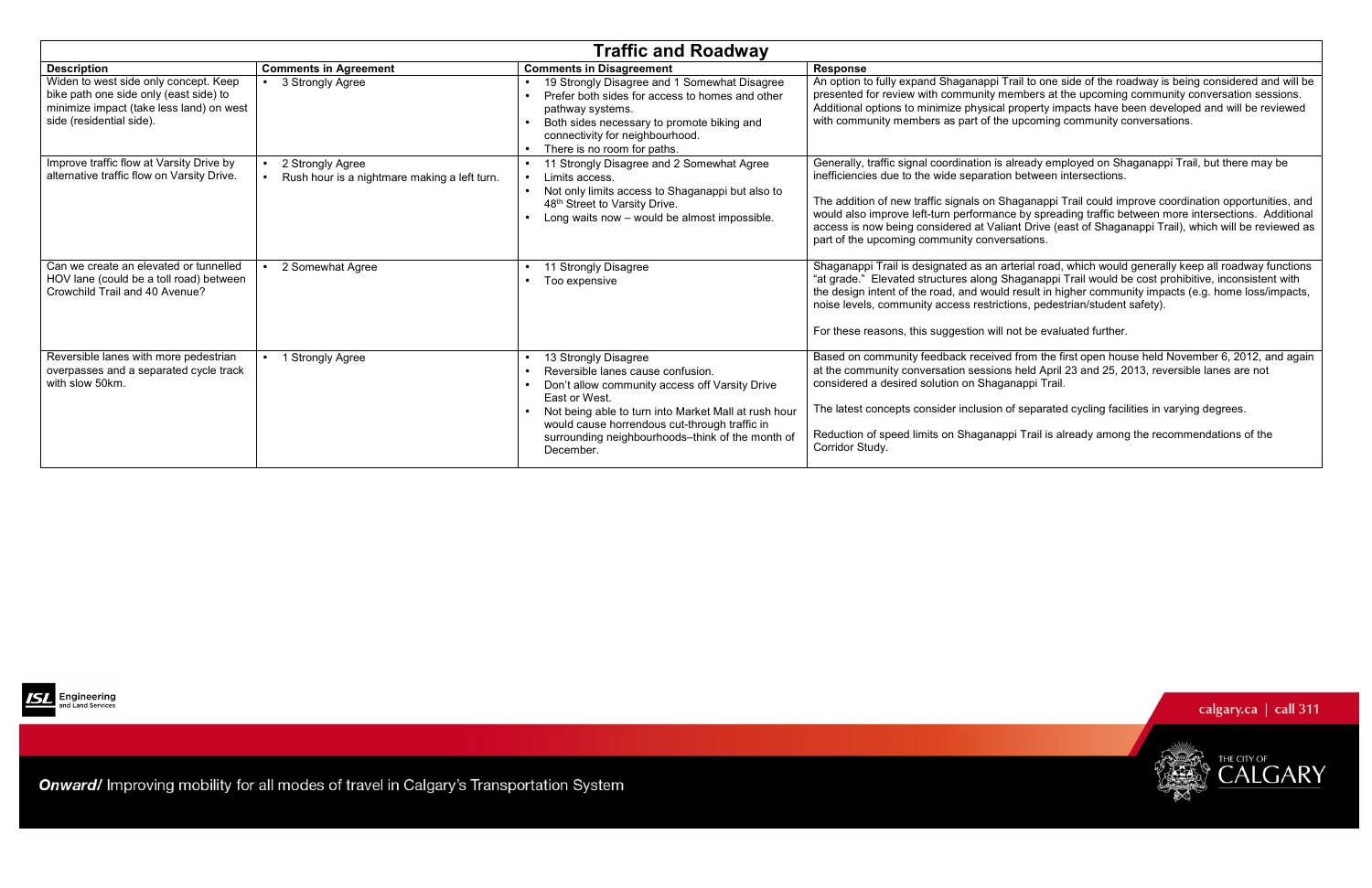es that could serve a similar regional function as Shaganappi Trail. The closest dedicated and maintained cycle routes south of Crowchild Trail

> W to Home Road NW, and W up to 32 Avenue NW.

,000 m away from Shaganappi Trail and do not provide a west. These routes serve important functions as local ecreational cycling users, but would not be able to at Shaganappi Trail provides.

riority to provide as high quality a cycling facility on cognizing all necessary constraints.

along Shaganappi Trail have been refined and will be munity conversations.

|                                                                                                                                                                 |                                                                                                                                                                       | <b>Walking, Cycling and Transit</b>                                                                                                                                                 |                                                                                                                                                                                                                                                                                                                                                                                                                                                                                                                                                                                                                                                                                                                                                                                                                                                                                                                       |  |
|-----------------------------------------------------------------------------------------------------------------------------------------------------------------|-----------------------------------------------------------------------------------------------------------------------------------------------------------------------|-------------------------------------------------------------------------------------------------------------------------------------------------------------------------------------|-----------------------------------------------------------------------------------------------------------------------------------------------------------------------------------------------------------------------------------------------------------------------------------------------------------------------------------------------------------------------------------------------------------------------------------------------------------------------------------------------------------------------------------------------------------------------------------------------------------------------------------------------------------------------------------------------------------------------------------------------------------------------------------------------------------------------------------------------------------------------------------------------------------------------|--|
| <b>Description</b>                                                                                                                                              | <b>Comments in Agreement</b>                                                                                                                                          | <b>Comments in Disagreement</b>                                                                                                                                                     | <b>Response</b>                                                                                                                                                                                                                                                                                                                                                                                                                                                                                                                                                                                                                                                                                                                                                                                                                                                                                                       |  |
| Do not include bicycle lanes on<br>Shaganappi Trail. Use the current off<br>Shaganappi Trail bicycle routes as<br>dedicated and maintained bicycle<br>[routes]. | 28 Strongly Disagree and 1 Somewhat Agree<br>Agree separate cars from bikes via dedicated<br>route.                                                                   | 3 Strongly Disagree and 1 Somewhat Disagree<br>Remove green median to adapt bike lanes.<br>No room and not necessary.<br>Bikes will still be on road so accommodate them<br>safely. | The City expects that a variety bicycle op<br>facilities may reflect a variety of trip purpo<br>The Calgary Transportation Plan identifie<br>purpose of the Primary Cycling network is<br>city-wide basis in as direct a manner as p<br>in the network was based on it providing<br>north of Nose Hill south to the Bow River,<br>University of Calgary and area hospitals.<br>There are few parallel north-south routes<br>Shaganappi Trail. The closest dedicated<br>are:<br>On the west side - 53 Street NW<br>On the east side - 37 Street NW<br>These two routes are between 500 to 1,0<br>a continuous route throughout the northw<br>cycling routes and as connections for rec<br>replace the Primary Cycling function that<br>On this basis, The City considers it a prio<br>Shaganappi Trail as possible, while recog<br>Options for accommodation of cyclists ald<br>reviewed as part of the upcoming commu |  |
| Put in local buses to provide access to<br>University and Foothills Hospital.<br>Safe connections across Shaganappi                                             | 20 Strongly Agree and 6 Somewhat Agree<br>$\bullet$<br>Buses only go to the train stations - everyone<br>isn't going there.<br>21 Strongly Agree and 2 Somewhat Agree |                                                                                                                                                                                     | Transit bus routing is outside the scope o<br>Transit for their information.<br>Calgary Transit is presently completing a<br>area which includes the U of C, West Car<br>arrangement of local routes will be consident<br>coordinated, and The will keep all particip<br>engagement opportunities for the transit s<br>Cost effective crossing locations usable b                                                                                                                                                                                                                                                                                                                                                                                                                                                                                                                                                     |  |
| Trail and between roadways.                                                                                                                                     | Existing overpass (pedestrian) was built in the<br>wrong place in the '70's.<br>Pedestrian overpasses that are bike friendly.                                         |                                                                                                                                                                                     | the April community conversation session<br>40 Avenue provide additional options for<br>aged and less user-friendly staircase ped<br>upcoming community conversation sessio                                                                                                                                                                                                                                                                                                                                                                                                                                                                                                                                                                                                                                                                                                                                           |  |
| The community of Varsity must not be<br>further divided. Pedestrian overpasses                                                                                  | 17 Strongly Agree and 4 Somewhat Agree<br>Agree – very hard to cross now.                                                                                             |                                                                                                                                                                                     | Cost effective crossing locations usable b<br>the April community conversation session<br>40 Avenue provide additional options for                                                                                                                                                                                                                                                                                                                                                                                                                                                                                                                                                                                                                                                                                                                                                                                    |  |



Onward/ Improving mobility for all modes of travel in Calgary's Transportation System

options will be valuable to have in future. Cycling rposes, rider experience and routing choices.

fies Shaganappi Trail as a Primary Cycling route. The purpose of the Primary Cycling network is to connect major destinations and institutions on a city-wide basis in as direct a manner as possible. In the case of Shaganappi Trail, its inclusion in the network was based on it providing direct connection throughout northwest Calgary, from er, with connections to major sites including the

Transit bus routing is outside the scope of the Corridor Study, but will be forwarded to Calgary

a transit study for the Northwest Major Activity Centre Campus, the hospitals, Market Mall, etc. The arrangement of local routes will be considered in this parallel study. The two studies are being icipants in the community conversations informed of sit study.

e by all active modes was identified as a priority following ions. The latest concepts between Crowchild Trail and 40 Avenue provide additional options for safe and functional at-grade crossings to replace the aged and less user-friendly staircase pedestrian overpass. This will be reviewed as part of the sions in November.

e by all active modes was identified as a priority following ions. The latest concepts between Crowchild Trail and 40 Avenue provide additional options for safe and functional at-grade crossings to replace the

## calgary.ca  $\vert$  call 311

CALGARY

THE CITY OF

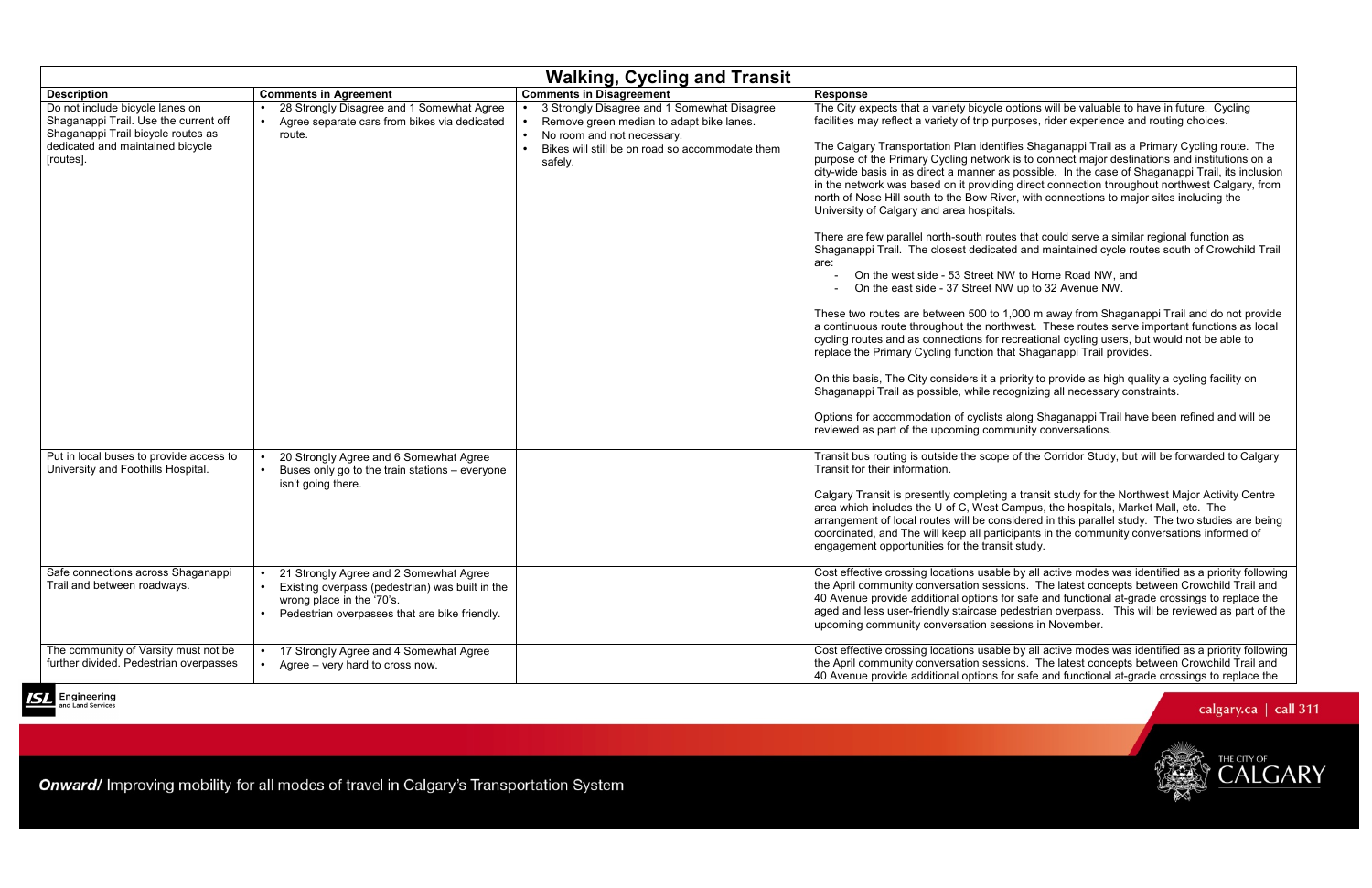| <b>Walking, Cycling and Transit</b>                                                                                               |                                                                                                                                                                                                                                                |                                                                                                                                                           |                                                                                                                                                                                                                                                                                                                                                                                                                                 |
|-----------------------------------------------------------------------------------------------------------------------------------|------------------------------------------------------------------------------------------------------------------------------------------------------------------------------------------------------------------------------------------------|-----------------------------------------------------------------------------------------------------------------------------------------------------------|---------------------------------------------------------------------------------------------------------------------------------------------------------------------------------------------------------------------------------------------------------------------------------------------------------------------------------------------------------------------------------------------------------------------------------|
| <b>Description</b>                                                                                                                | <b>Comments in Agreement</b>                                                                                                                                                                                                                   | <b>Comments in Disagreement</b>                                                                                                                           | <b>Response</b>                                                                                                                                                                                                                                                                                                                                                                                                                 |
| (bridges) must be maintained and/or<br>improved.                                                                                  | Children must cross a very busy road to get to<br>school.                                                                                                                                                                                      |                                                                                                                                                           | aged and less user-friendly staircase p<br>upcoming Community Conversation se                                                                                                                                                                                                                                                                                                                                                   |
| Concepts must include improved and<br>replaced pedestrian overpasses.                                                             | 19 Strongly Agree<br>$\bullet$                                                                                                                                                                                                                 |                                                                                                                                                           | Cost effective crossing locations usable<br>the April community conversation sess<br>40 Avenue provide additional options fo<br>aged and less user-friendly staircase p<br>upcoming community conversation ses<br>The at-grade crossings have several a<br>Shaganappi Trail, at-grade crossings w<br>impeding overhead structure that would<br>higher community impacts (e.g. home i<br>operations were also considered; at-gra |
|                                                                                                                                   |                                                                                                                                                                                                                                                |                                                                                                                                                           | readily at the intersections with road m<br>accumulate more snow and ice betwee                                                                                                                                                                                                                                                                                                                                                 |
| More pedestrian overpasses so at least<br>quiet, green spaces can be accessed<br>and crossing Shaganappi isn't such an<br>ordeal. | 10 Strongly Agree and 7 Somewhat Agree<br>$\bullet$                                                                                                                                                                                            |                                                                                                                                                           | Cost effective crossing locations usable<br>the April community conversation sess<br>40 Avenue provide additional options fo<br>aged and less user-friendly staircase p<br>upcoming community conversation ses                                                                                                                                                                                                                  |
| Pedestrian overpasses.                                                                                                            | 15 Strongly Agree and 1 Somewhat Agree<br>Overpasses must be improved with useable<br>$\bullet$<br>grade ramps.<br>Safer ++<br>$\bullet$                                                                                                       |                                                                                                                                                           | Cost effective crossing locations usable<br>the April community conversation sess<br>40 Avenue provide additional options fo<br>aged and less user-friendly staircase p<br>upcoming Community Conversation se                                                                                                                                                                                                                   |
|                                                                                                                                   |                                                                                                                                                                                                                                                |                                                                                                                                                           | The at-grade crossings have several a<br>Shaganappi Trail, at-grade crossings w<br>impeding overhead structure that would<br>higher community impacts (e.g. home i<br>operations were also considered; at-gra<br>readily at the intersections with road m<br>accumulate more snow and ice betwee                                                                                                                                |
| Separation of pedestrians and<br>Shaganappi Trail.                                                                                | 14 Strongly Agree and 1 Somewhat Agree<br>$\bullet$<br>Pedestrian next to high speed traffic is<br>$\bullet$<br>dangerous.<br>Overpass at Northland Mall needed. People<br>$\bullet$<br>currently risk lives crossing Shaganappi from<br>Mall. | 2 Strongly Disagree and 1 Somewhat Agree<br>There isn't enough room for pedestrians on<br>Shaganappi Trail.<br>There are others streets for that purpose. | The latest concepts between Crowchild<br>all active modes. Lower speeds along<br>achieve this objective, and are among<br>A pedestrian overpass across Shagana<br>currently under construction with antici                                                                                                                                                                                                                      |



Engineering nd Land Services

**Onward/** Improving mobility for all modes of travel in Calgary's Transportation System

edestrian overpass. This will be reviewed as part of the essions in November.

e by all active modes was identified as a priority following ions. The latest concepts between Crowchild Trail and 40 Avenue provide additional options for safe and functional at-grade crossings to replace the aged and less user-friendly staircase pedestrian overpass. This will be reviewed as part of the ssions in November.

dvantages over an overpass structure. In the case of vould be accessible to all active modes without an impeding overhead structure that would be inconsistent with the intent of the road and result in impacts as a result of ramp requirements). Winter operations were also considered; at-grade crossings would be cleared of ice and snow more readitenance, whereas a pedestrian overpass may en clearings.

e by all active modes was identified as a priority following tions. The latest concepts between Crowchild Trail and 40 Avenue provide additional options for safe and functional at-grade crossings to replace the aged and less user-friendly staircase pedestrian overpass. This will be reviewed as part of the ssions in November.

e by all active modes was identified as a priority following ions. The latest concepts between Crowchild Trail and 40 Avenue provide additional options for safe and functional at-grade crossings to replace the aged and less user-friendly staircase pedestrian overpass. This will be reviewed as part of the essions in November.

dvantages over an overpass structure. In the case of vould be accessible to all active modes without an impeding overhead structure that would be inconsistent with the intent of the road and result in impacts as a result of ramp requirements). Winter operations were also considered; at-grade crossings would be cleared of ice and snow more aintenance, whereas a pedestrian overpass may en clearings.

> d Trail and 40 Avenue include more at-grade crossing for Shaganappi Trail in this section are also important to the recommendations of the corridor study.

appi Trail by Northland Mall has been designed and is pated completion in the fall of 2014. Information

## calgary.ca  $\vert$  call 311



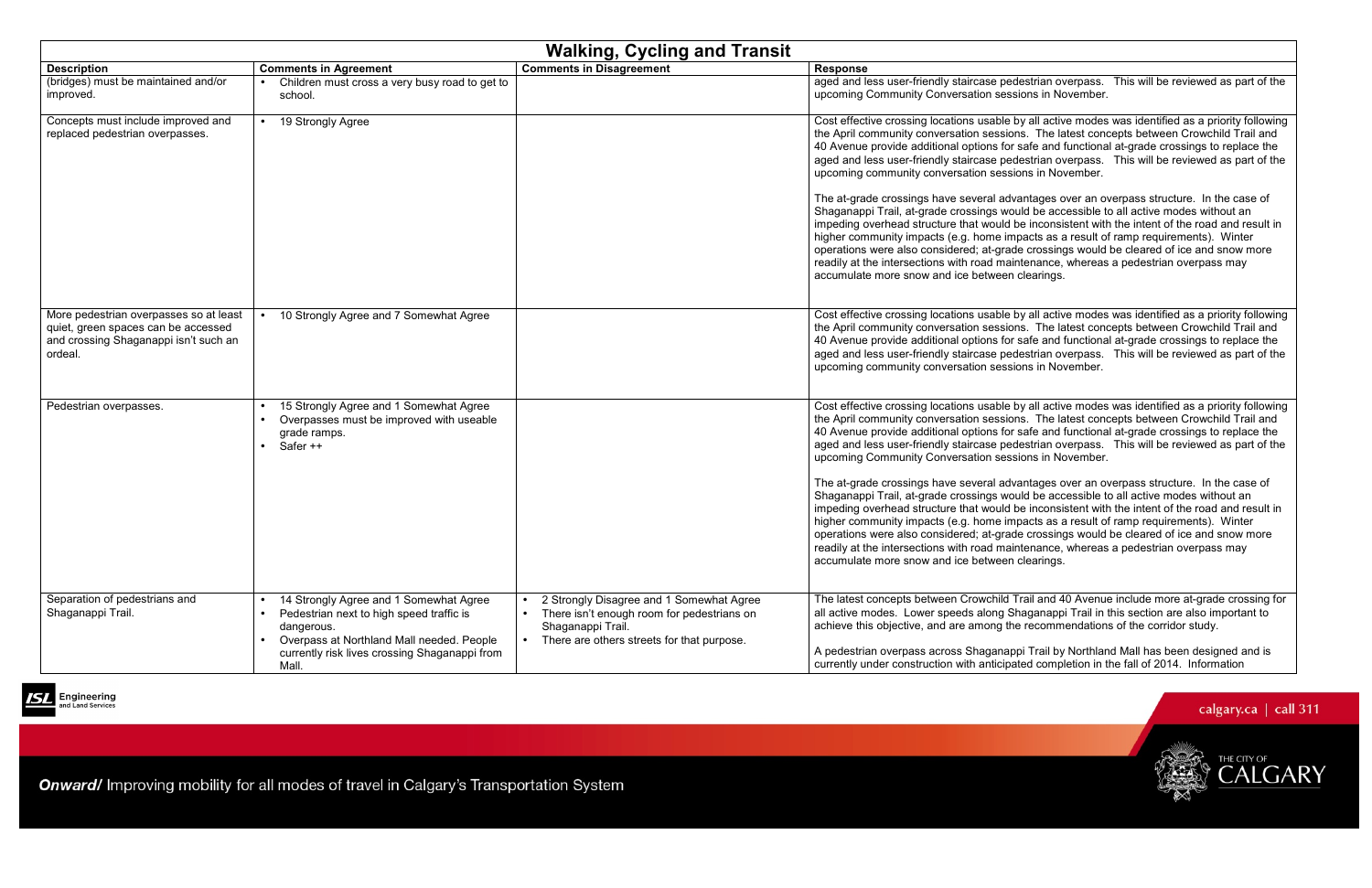arterial road, which would generally keep all roadway functions "at grade." Elevated structures along Shaganappi Trail would be cost prohibitive, inconsistent with the design intent of the road and would result in higher community impacts.

dvantages over an overpass structure. In the case of vould be accessible to all active modes without an impeding overhead structure that would be inconsistent with the intent of the road and result in impacts as a result of ramp requirements). Winter operations were also considered; at-grade crossings would be cleared of ice and snow more raintenance, whereas a pedestrian overpass may en clearings.

not be evaluated further.

Int part of accommodating future travel demand in the area. Traffic forecasting based on current land-use assumptions indicates that transit service, commodate all additional demand in future. Other es may be required.

> g a Transit study for the Northwest Major Activity Centre Campus, the hospitals, Market Mall, etc. The isidered in this parallel study.

> e of the Corridor Study, but will be forwarded to Calgary

g a Transit study for the Northwest Major Activity Centre Campus, the hospitals, Market Mall, etc. The arrangement of local routes will be considered in this parallel study. The two studies are being coordinated, and The City will keep all participants in the community conversations informed of sit study.

calgary.ca | call 311

CALGARY

THE CITY OF



| <b>Walking, Cycling and Transit</b>                                             |                                                                                                                                                                                                                                                                                                                                                                                               |                                                                                                                                      |                                                                                                                                                                                                                                                                                                                                                                                                                                                                             |
|---------------------------------------------------------------------------------|-----------------------------------------------------------------------------------------------------------------------------------------------------------------------------------------------------------------------------------------------------------------------------------------------------------------------------------------------------------------------------------------------|--------------------------------------------------------------------------------------------------------------------------------------|-----------------------------------------------------------------------------------------------------------------------------------------------------------------------------------------------------------------------------------------------------------------------------------------------------------------------------------------------------------------------------------------------------------------------------------------------------------------------------|
| <b>Description</b>                                                              | <b>Comments in Agreement</b>                                                                                                                                                                                                                                                                                                                                                                  | <b>Comments in Disagreement</b>                                                                                                      | <b>Response</b>                                                                                                                                                                                                                                                                                                                                                                                                                                                             |
|                                                                                 |                                                                                                                                                                                                                                                                                                                                                                                               |                                                                                                                                      | regarding this pedestrian bridge can be<br>"Shaganappi Trail Pedestrian Bridge."                                                                                                                                                                                                                                                                                                                                                                                            |
| Bike and pedestrian overpass west of<br>Children's Hospital (improving safety). | 13 Strongly Agree and 2 Somewhat Agree<br>Already lots of pedestrian traffic crossing<br>here. Obvious "desire line".                                                                                                                                                                                                                                                                         |                                                                                                                                      | The desire for a pedestrian and cyclist<br>identified.<br>The study is specifically considering th<br>West Campus Way adjacent to the hos<br>location adjacent to the Alberta Childre                                                                                                                                                                                                                                                                                       |
| Elevate bike and walking path.                                                  | 3 Strongly Agree and 1 Somewhat Agree                                                                                                                                                                                                                                                                                                                                                         | 13 Strongly Disagree<br>Expensive in winter - would ice up<br>$\bullet$                                                              | Shaganappi Trail is designated as an a<br>functions "at grade." Elevated structure<br>inconsistent with the design intent of th<br>The at-grade crossings have several a<br>Shaganappi Trail, at-grade crossings v<br>impeding overhead structure that would<br>higher community impacts (e.g. home<br>operations were also considered; at-gr<br>readily at the intersections with road m<br>accumulate more snow and ice betwee<br>For these reasons, this suggestion will |
| Do nothing but add more transit.                                                | 21 Strongly Agree<br>$\bullet$<br>Make lights synched to traffic in busy times.<br>More roads encourage people to drive more -<br>Calgary needs to change car habits NOW!<br>More traffic, not on Shaganappi                                                                                                                                                                                  | 6 Strongly Disagree and 1 Somewhat Disagree<br>Not enough for increased density and city where<br>people don't live where they work. | Improved transit service is an importan<br>area. Traffic forecasting based on curr<br>while vital, may not be sufficient to acc<br>measures such as HOV (carpool) lane<br>Calgary Transit is presently completing<br>area which includes the U of C, West O<br>arrangement of local routes will be con                                                                                                                                                                      |
| Improve transit, increase transit to core.                                      | 14 Strongly Agree and 4 Somewhat Agree<br>More direct bus access to mall required; also<br>North to Northland Mall. Cannot readily<br>access either from train station (multiple<br>residential stops first)<br>Need more direct bus to downtown so we<br>don't always have to do park and ride.<br>Have HOV lanes - each neighbourhood has<br>express buses to downtown - it will be faster. | 2 Strongly Disagree and 1 Somewhat Agree                                                                                             | Transit bus routing is outside the scope<br>Transit for their information.<br>Calgary Transit is presently completing<br>area which includes the U of C, West O<br>arrangement of local routes will be con<br>coordinated, and The City will keep all<br>engagement opportunities for the trans                                                                                                                                                                             |

**Engineering**<br>and Land Services

Onward/ Improving mobility for all modes of travel in Calgary's Transportation System

e found on the City of Calgary website by searching for

crossing by the Alberta Children's Hospital has been

e addition of a full intersection on Shaganappi Trail at spital. This also provides a new pedestrian crossing en's Hospital.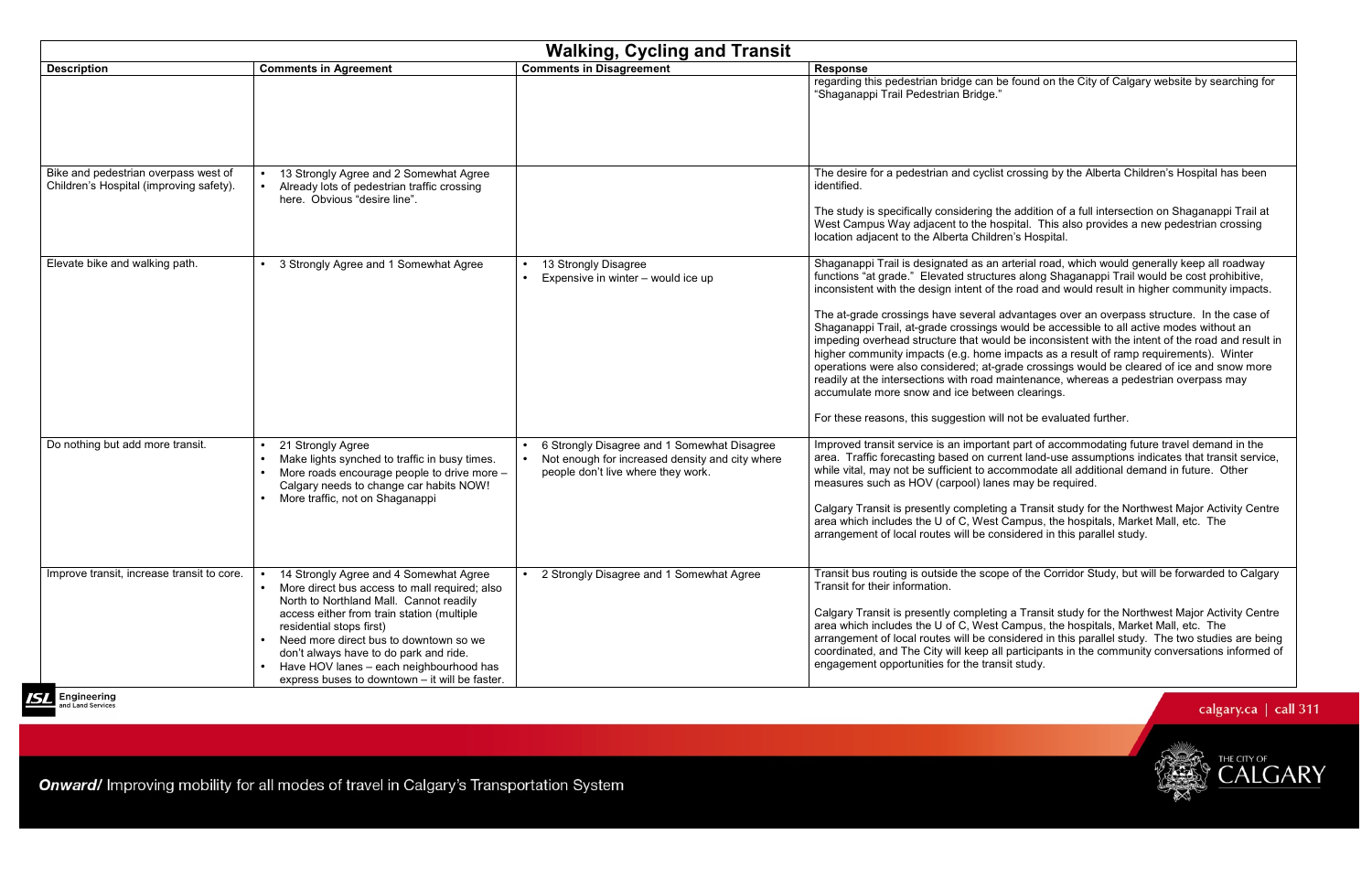| Response                                                                                                                                                                                                                                                                                                                                                                                                                                                                     |
|------------------------------------------------------------------------------------------------------------------------------------------------------------------------------------------------------------------------------------------------------------------------------------------------------------------------------------------------------------------------------------------------------------------------------------------------------------------------------|
|                                                                                                                                                                                                                                                                                                                                                                                                                                                                              |
| Calgary Transit's "Route Ahead" plan was recently approved and provides a 30-year outlook for<br>major transit projects. The plan confirms the need for a rapid transit route along Shaganappi<br>Trail, connecting northwest Calgary to the U of C / West Campus / Hospital area, which is one<br>of the most significant employment areas outside the downtown core. Accommodation of this<br>Bus Rapid Transit route is one of the key priorities of this Corridor Study. |
| Actual placement of the multi-use pathway may differ from the conceptual location. This Study<br>is focusing on providing the required space for the facility.                                                                                                                                                                                                                                                                                                               |
| Several new concepts have been developed with differing options for the bicycle facilities.<br>These will be reviewed with community members as part of the upcoming community<br>conversations.                                                                                                                                                                                                                                                                             |
|                                                                                                                                                                                                                                                                                                                                                                                                                                                                              |
| Actual placement of the multi-use pathway may differ from the conceptual location. This Study<br>is focusing on providing the required space for the facility.                                                                                                                                                                                                                                                                                                               |
| Several new concepts have been developed with differing options for the bicycle facilities.<br>These will be reviewed with community members as part of the upcoming community<br>conversations.                                                                                                                                                                                                                                                                             |
|                                                                                                                                                                                                                                                                                                                                                                                                                                                                              |
| The intent of the HOV lane is not just to accommodate bus-stop locations, but rather to provide<br>transit vehicles with priority and progression along the entire route.                                                                                                                                                                                                                                                                                                    |
| Bus lay-bys are favoured at locations where the bus has a "time point" where they may be<br>required to wait for a certain period of time to meet a fixed schedule                                                                                                                                                                                                                                                                                                           |
| These factors have been considered in development of the current options.                                                                                                                                                                                                                                                                                                                                                                                                    |
| The latest concepts consider different treatments for the separation of pedestrians and cyclists<br>from shared multi-use paths to separate cycle tracks.                                                                                                                                                                                                                                                                                                                    |
| The latest concepts consider different treatments for the separation of pedestrians and cyclists,                                                                                                                                                                                                                                                                                                                                                                            |







| <b>Walking, Cycling and Transit</b>                                                                                                                                  |                                                                                                                                                                                                                                                                                                                                                                                                                                                                                                    |                                                                                                                                                          |                                                                                                                                                                                                                                                                                                                                                                                                                                                                              |
|----------------------------------------------------------------------------------------------------------------------------------------------------------------------|----------------------------------------------------------------------------------------------------------------------------------------------------------------------------------------------------------------------------------------------------------------------------------------------------------------------------------------------------------------------------------------------------------------------------------------------------------------------------------------------------|----------------------------------------------------------------------------------------------------------------------------------------------------------|------------------------------------------------------------------------------------------------------------------------------------------------------------------------------------------------------------------------------------------------------------------------------------------------------------------------------------------------------------------------------------------------------------------------------------------------------------------------------|
| <b>Description</b>                                                                                                                                                   | <b>Comments in Agreement</b>                                                                                                                                                                                                                                                                                                                                                                                                                                                                       | <b>Comments in Disagreement</b>                                                                                                                          | <b>Response</b>                                                                                                                                                                                                                                                                                                                                                                                                                                                              |
|                                                                                                                                                                      | Make it cheap. One bus gets a lot of cars off<br>the road.                                                                                                                                                                                                                                                                                                                                                                                                                                         |                                                                                                                                                          |                                                                                                                                                                                                                                                                                                                                                                                                                                                                              |
| Add rapid transit.                                                                                                                                                   | 7 Strongly Agree and 1 Somewhat Agree<br>Offer better solutions to more people from<br>transit to workplaces and amenities.                                                                                                                                                                                                                                                                                                                                                                        | 15 Strongly Disagree<br>Where would you put it?<br>There is no room; there is already rapid transit on<br>Crowchild.<br>• We already have rapid transit. | Calgary Transit's "Route Ahead" plan was recently approved and provides a 30-year outlook for<br>major transit projects. The plan confirms the need for a rapid transit route along Shaganappi<br>Trail, connecting northwest Calgary to the U of C / West Campus / Hospital area, which is one<br>of the most significant employment areas outside the downtown core. Accommodation of this<br>Bus Rapid Transit route is one of the key priorities of this Corridor Study. |
| Put bike path on the residential side of<br>the sound walls and add trees along<br>residential side of sound wall.                                                   | 18 Strongly Agree and 2 Somewhat Disagree<br>$\bullet$<br>Put the bike path on the residential side.<br>$\bullet$<br>Separate pedestrian/cyclists from the traffic -<br>higher comfort level.<br>Protects cyclists from noise and pollution.<br>Need to do snow and ice control for year-<br>round use.<br>Keep walls shorter in height to allow light and<br>views out from the community.<br>Use berm and trees/ shrub combo<br>Put the bike path off Shaganappi on a side<br>$\bullet$<br>road. | 1 Strongly Disagree and 2 Somewhat Disagree<br>$\bullet$                                                                                                 | Actual placement of the multi-use pathway may differ from the conceptual location. This Study<br>is focusing on providing the required space for the facility.<br>Several new concepts have been developed with differing options for the bicycle facilities.<br>These will be reviewed with community members as part of the upcoming community<br>conversations.                                                                                                           |
| Concept 3: Place the sound barriers up<br>against the traffic so cyclists and<br>pedestrians use dedicated sidewalks<br>and/or paths protected by the sound<br>wall. | 10 Strongly Agree and 5 Somewhat Agree<br>No one will use a walkway between<br>Shaganappi Trail and a wall.<br>Ditto.<br>Good to protect cyclists and pedestrians from<br>noise and pollution. Need to ensure good<br>visibility for cyclists approaching intersections.<br>Robust and meaningful cyclist<br>accommodations at intersections.                                                                                                                                                      | 1 Strongly Disagree and 2 Somewhat Disagree                                                                                                              | Actual placement of the multi-use pathway may differ from the conceptual location. This Study<br>is focusing on providing the required space for the facility.<br>Several new concepts have been developed with differing options for the bicycle facilities.<br>These will be reviewed with community members as part of the upcoming community<br>conversations.                                                                                                           |
| Provide bus turn-off as opposed to<br>providing HOV lane.                                                                                                            | 11 Strongly Agree and 9 Somewhat Agree<br>Dedicated lanes for peak rush hour periods of,<br>say, 2 hours in the morning and afternoon<br>seems a waste of roadways.<br>Provide better connections to LRT and better<br>car and ride so HOV are not necessary.<br>• No HOV lane $-$ lay by only.                                                                                                                                                                                                    | 2 Somewhat Disagree<br>Calgarians do not allow buses to merge in a timely<br>fashion.                                                                    | The intent of the HOV lane is not just to accommodate bus-stop locations, but rather to provide<br>transit vehicles with priority and progression along the entire route.<br>Bus lay-bys are favoured at locations where the bus has a "time point" where they may be<br>required to wait for a certain period of time to meet a fixed schedule.<br>These factors have been considered in development of the current options.                                                |
| Pedestrian and cyclists should be<br>separated.                                                                                                                      | 12 Strongly Agree and 7 Somewhat Agree<br>Public safety issue - river path as an<br>example.                                                                                                                                                                                                                                                                                                                                                                                                       | 4 Strongly Disagree and 4 Somewhat Disagree<br>Only if intersections show problems.<br>$\bullet$<br>Cars and cyclists should be separated.<br>$\bullet$  | The latest concepts consider different treatments for the separation of pedestrians and cyclists<br>from shared multi-use paths to separate cycle tracks.                                                                                                                                                                                                                                                                                                                    |
| Separate bike path from pedestrian<br>path.                                                                                                                          | 13 Strongly Agree and 4 Somewhat Agree<br>Safety issue - River pathway (where<br>combined) is an example of unsafe path.                                                                                                                                                                                                                                                                                                                                                                           | 3 Strongly Disagree and 4 Somewhat Disagree<br>Volume of this doesn't justify dedicating the space.                                                      | The latest concepts consider different treatments for the separation of pedestrians and cyclists,<br>from shared multi-use paths to separate cycle tracks. These will be reviewed with community<br>members as part of the upcoming community conversations.                                                                                                                                                                                                                 |



**Engineering**<br>and Land Services

Onward/ Improving mobility for all modes of travel in Calgary's Transportation System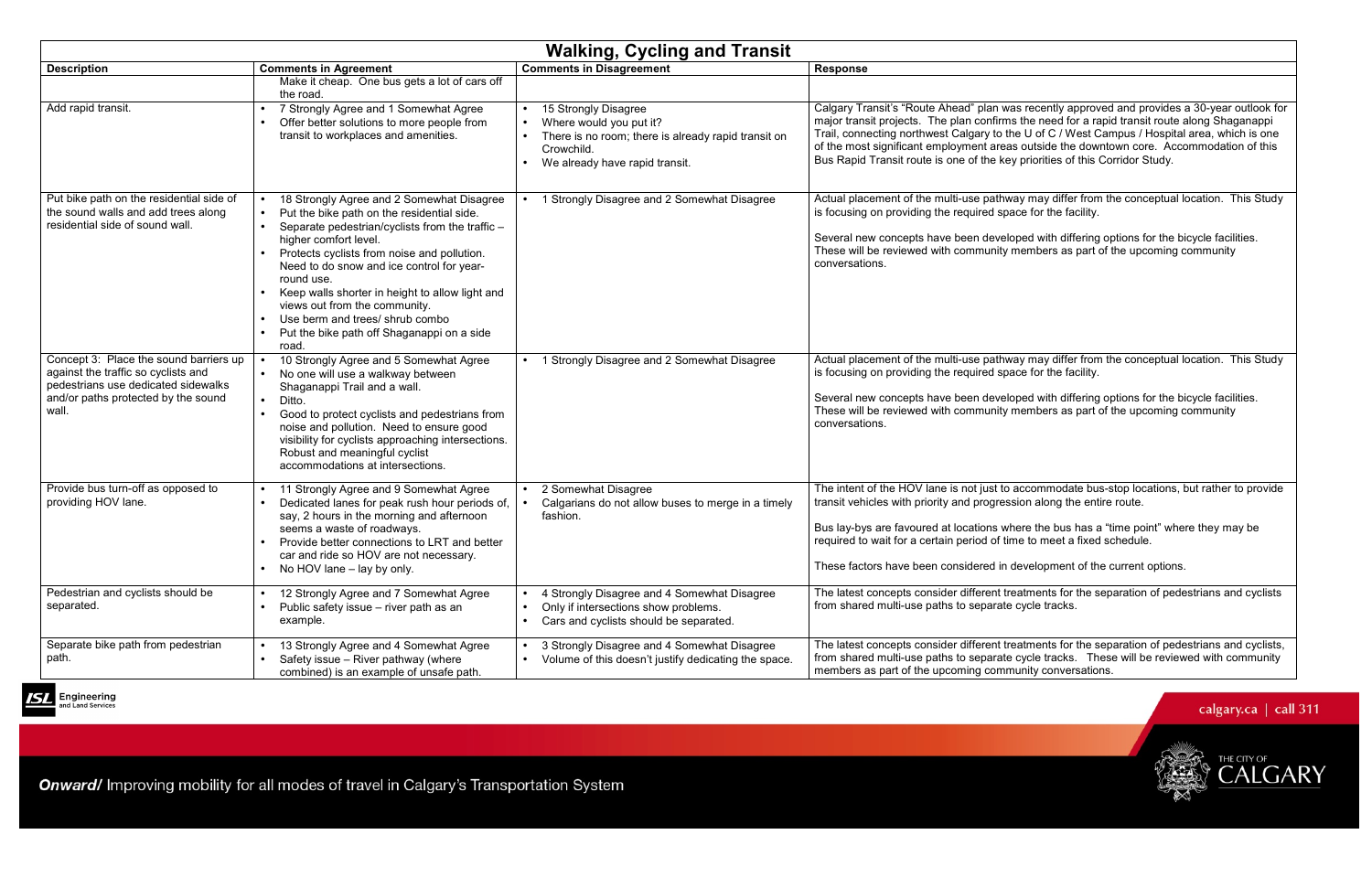| <b>Walking, Cycling and Transit</b>                                                                                       |                                                                                                                                                                                                                                                                                                                                                                                                                                                     |                                                                                                                                                                                                                                                                                                                                                                                                                                                                                                               |                                                                                                                                                                                                                                                                                                                                                                                                                     |
|---------------------------------------------------------------------------------------------------------------------------|-----------------------------------------------------------------------------------------------------------------------------------------------------------------------------------------------------------------------------------------------------------------------------------------------------------------------------------------------------------------------------------------------------------------------------------------------------|---------------------------------------------------------------------------------------------------------------------------------------------------------------------------------------------------------------------------------------------------------------------------------------------------------------------------------------------------------------------------------------------------------------------------------------------------------------------------------------------------------------|---------------------------------------------------------------------------------------------------------------------------------------------------------------------------------------------------------------------------------------------------------------------------------------------------------------------------------------------------------------------------------------------------------------------|
| <b>Description</b>                                                                                                        | <b>Comments in Agreement</b>                                                                                                                                                                                                                                                                                                                                                                                                                        | <b>Comments in Disagreement</b>                                                                                                                                                                                                                                                                                                                                                                                                                                                                               | <b>Response</b>                                                                                                                                                                                                                                                                                                                                                                                                     |
|                                                                                                                           | Separate bikes from cars.<br>Cyclist and pedestrian needs different.<br>Pedestrians can stop and change direction<br>quicker. Cyclists travel faster.<br>Commuter traffic by bike will increase and<br>speed - much faster than pedestrians. Hill is<br>also a factor.                                                                                                                                                                              |                                                                                                                                                                                                                                                                                                                                                                                                                                                                                                               |                                                                                                                                                                                                                                                                                                                                                                                                                     |
| Ensure that all bike/ pedestrian paths<br>have a physical separation to traffic (not<br>just a wall/barrier).             | 12 Strongly Agree<br>$\bullet$                                                                                                                                                                                                                                                                                                                                                                                                                      | 1 Strongly Disagree                                                                                                                                                                                                                                                                                                                                                                                                                                                                                           | The latest concepts consider different trea<br>from vehicular traffic. These will be reviet<br>community conversations.                                                                                                                                                                                                                                                                                             |
| Instead of widening the corridor - move<br>pedestrian and cycle pathways behind<br>the sound barrier or off the corridor. | 5 Strongly Agree and 5 Somewhat Agree<br>$\bullet$                                                                                                                                                                                                                                                                                                                                                                                                  | 3 Strongly Disagree<br>Will adversely affect homeowners with no<br>compensation.                                                                                                                                                                                                                                                                                                                                                                                                                              | Actual placement of the multi-use pathwa<br>is focusing on providing the required spac<br>Several new concepts have been develop<br>These will be reviewed with community m<br>conversations.                                                                                                                                                                                                                       |
| Move the pedestrian and cycling tracks<br>outside of Shaganappi, into and through<br>residential.                         | 16 Strongly Agree and 2 Somewhat Agree<br>Reduce impact on properties along<br>$\bullet$<br>Shaganappi as much as possible.<br>MORE PLEASANT AS A CYCLIST.                                                                                                                                                                                                                                                                                          | 4 Strongly Disagree<br>Indirect pathways may not encourage alternate<br>modes of transport (pedestrian and cycling).<br>Shaganappi Trail is designated a primary cycling<br>route on the primary cycling network. Any upgrade<br>to roadway must include cycling specific<br>improvements.                                                                                                                                                                                                                    | The Calgary Transportation Plan identifie<br>purpose of the Primary Cycling network is<br>city-wide basis in as direct a manner as p<br>in the network was based on it providing<br>north of Nose Hill south to the Bow River,<br>University of Calgary and area hospitals.<br>Parallel routes through the adjacent resid<br>accessibility throughout the community, b<br>function that is served by Shaganappi Tra |
| Use one side of the road only for<br>cyclists.                                                                            | 12 Strongly Agree and 3 Somewhat Agree<br>There are several cycling routes close to and<br>parallel to Shaganappi Trail.                                                                                                                                                                                                                                                                                                                            | 5 Strongly Disagree<br>Takes up too much room.<br>$\bullet$                                                                                                                                                                                                                                                                                                                                                                                                                                                   | Several new concepts have been develop<br>These will be reviewed with community m<br>conversations.                                                                                                                                                                                                                                                                                                                 |
| 2 lanes (versus 3 lanes) but improve<br>other modes (pedestrians and bikes)<br>(multi-model – focus on).                  | 7 Strongly Agree and 4 Somewhat Agree<br>Agree – not sure it is realistic without<br>$\bullet$<br>providing other routes to handle traffic volume<br>(other modes may not be enough).<br>We have to deal with the impending volume.<br>2 lanes are already backed-up.<br>Where will the added volume go once it gets<br>to the bottom of the hill?<br>More lanes will bring more vehicle traffic.<br>$\bullet$<br>Focus on moving people, not cars. | 3 Strongly Disagree and 5 Somewhat Disagree<br>Traffic volume is anticipated to increase too much to<br>not increase lanes.<br>The increase (massive) of density in Stadium,<br>$\bullet$<br>Foothills Hospital, West Campus and communities<br>further north (10,000 people) will require at least 3<br>lanes each way. Stadium alone will have Square<br>footage almost the size of Market Mall i.e.<br>residences, offices, and maybe hotel. Plus a new<br>cancer center at Foothills across from Stadium. | Based on traffic analyses, a minimum of t<br>required. The third lane, designation for I<br>operations and make it a viable and attra<br>The latest concepts consider separated p<br>opportunities, in terms of safety and funct<br>members as part of the upcoming commu                                                                                                                                           |



**Engineering**<br>and Land Services

Onward/ Improving mobility for all modes of travel in Calgary's Transportation System

treatments for the separation of pedestrians and cyclists viewed with community members as part of the upcoming

way may differ from the conceptual location. This Study pace for the facility.

loped with differing options for the bicycle facilities. members as part of the upcoming community

ifies Shaganappi Trail as a Primary Cycling route. The purpose of the Primary Cycling network is to connect major destinations and institutions on a city-wide basis in as direct a manner as possible. In the case of Shaganappi Trail, its inclusion in the network was based on it providing direct connection throughout northwest Calgary, from ver, with connections to major sites including the

sidential areas are important to provide local cycling accessibility throughout the community, but would not be able to replicate this region-wide Trail throughout the northwest.

> eloped with differing options for the bicycle facilities. members as part of the upcoming community

of two general purpose lanes in each direction is required. The third lane, designation for HOV, would serve transit only to optimize transit tractive mode.

> d pedestrian and cycling facilities, and improved crossing nctionality. These will be reviewed with community munity conversations.



CALGARY

THE CITY OF

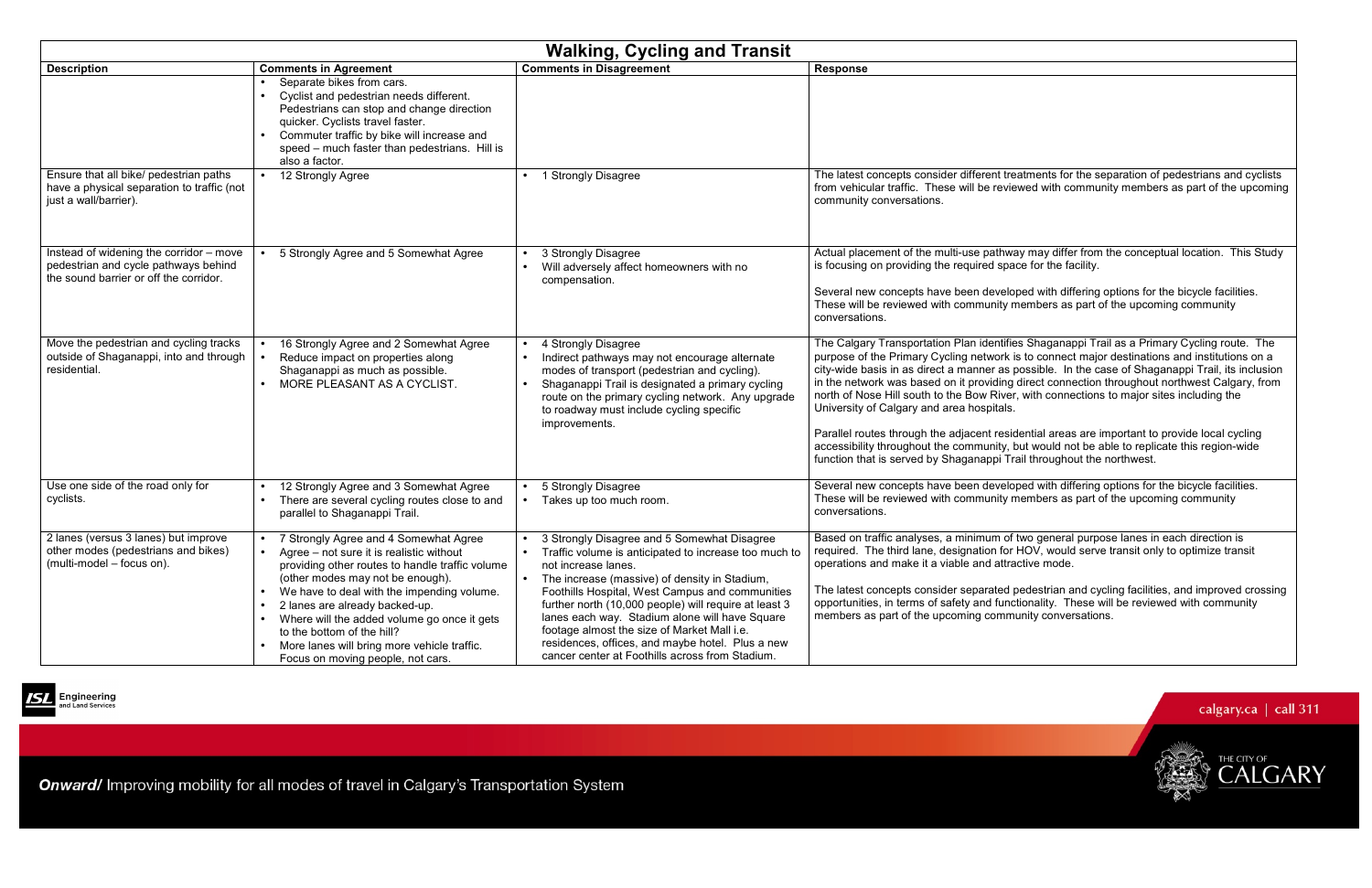arterial road, which would generally keep all roadway es along Shaganappi Trail would be cost prohibitive, inconsistent with the design intent of the road, and would result in higher community impacts.

dvantages over an overpass structure. In the case of vould be accessible to all active modes without an impeding overhead structure that would be inconsistent with the intent of the road and result in impacts as a result of ramp requirements). Winter operations were also considered; at-grade crossings would be cleared of ice and snow more raintenance, whereas a pedestrian overpass may en clearings.

not be evaluated further.

eloped with differing options for the bicycle facilities. members as part of the upcoming community

eloped with differing options for the bicycle facilities, while educe property impacts. These will be reviewed with coming community conversations.



|                                                                                                                                                                                            | <b>Walking, Cycling and Transit</b>                                                                          |                                                                                                                                                                                                                                                     |                                                                                                                                                                                                                                                                                                                                                                                                                                                                                  |
|--------------------------------------------------------------------------------------------------------------------------------------------------------------------------------------------|--------------------------------------------------------------------------------------------------------------|-----------------------------------------------------------------------------------------------------------------------------------------------------------------------------------------------------------------------------------------------------|----------------------------------------------------------------------------------------------------------------------------------------------------------------------------------------------------------------------------------------------------------------------------------------------------------------------------------------------------------------------------------------------------------------------------------------------------------------------------------|
| <b>Description</b>                                                                                                                                                                         | <b>Comments in Agreement</b>                                                                                 | <b>Comments in Disagreement</b>                                                                                                                                                                                                                     | <b>Response</b>                                                                                                                                                                                                                                                                                                                                                                                                                                                                  |
| Leave existing width - improve transit<br>opportunities, improve cycling<br>opportunities, improve walking<br>opportunities, improve vehicle<br>opportunity (HOV) - reduced<br>congestion. | 7 Strongly Agree                                                                                             | 3 Strongly Disagree<br>No room.                                                                                                                                                                                                                     | The existing Shaganappi Trail corridor<br>modes in isolation, without considering<br>the Corridor Study is to consider the re-<br>balances priorities such as minimizing<br>The latest concepts consider new mear<br>will be reviewed at the upcoming comm                                                                                                                                                                                                                       |
| Bike overpasses over intersections at<br>least on one side stay in the right-of-<br>way.                                                                                                   | 6 Strongly Agree and 5 Somewhat Agree                                                                        |                                                                                                                                                                                                                                                     | Shaganappi Trail is designated as an a<br>functions "at grade." Elevated structure<br>inconsistent with the design intent of th<br>The at-grade crossings have several ad<br>Shaganappi Trail, at-grade crossings w<br>impeding overhead structure that would<br>higher community impacts (e.g. home i<br>operations were also considered; at-gra<br>readily at the intersections with road ma<br>accumulate more snow and ice betwee<br>For these reasons, this suggestion will |
| Put pedestrian and cycling access on<br>east side, which would create more<br>room on the west.                                                                                            | 5 Strongly Agree and 1 Somewhat Agree<br>Would benefit store owners with increased<br>consumer foot traffic. | 5 Strongly Disagree and 1 Somewhat Agree<br>Room for cars only.                                                                                                                                                                                     | Several new concepts have been deve<br>These will be reviewed with community<br>conversations.                                                                                                                                                                                                                                                                                                                                                                                   |
| Walking/bike path on each side of<br>Shaganappi Trail with trees.                                                                                                                          | 2 Strongly Agree<br>Part of option 3 already with impact only for<br>sidewalks.                              | 19 Strongly Disagree<br>No room. Many rows of houses would have to be<br>bulldozed.<br>Where would you put them?<br>$\bullet$<br>Use II (parallel) routes.<br>Not enough bikes/walkers to justify. As well, existing<br>paths in area are adequate. | Several new concepts have been deve<br>recognizing the community priority to re<br>community members as part of the upo                                                                                                                                                                                                                                                                                                                                                          |



Onward/ Improving mobility for all modes of travel in Calgary's Transportation System

provides no opportunity to improve these alternate modes in isolation, without considering improvements to the corridor as a whole. The intent of the Corridor Study is to consider the requirements of all modes and to arrive at a solution that property impacts.

> Ins to accommodate enhancements for these modes, and munity conversation sessions.